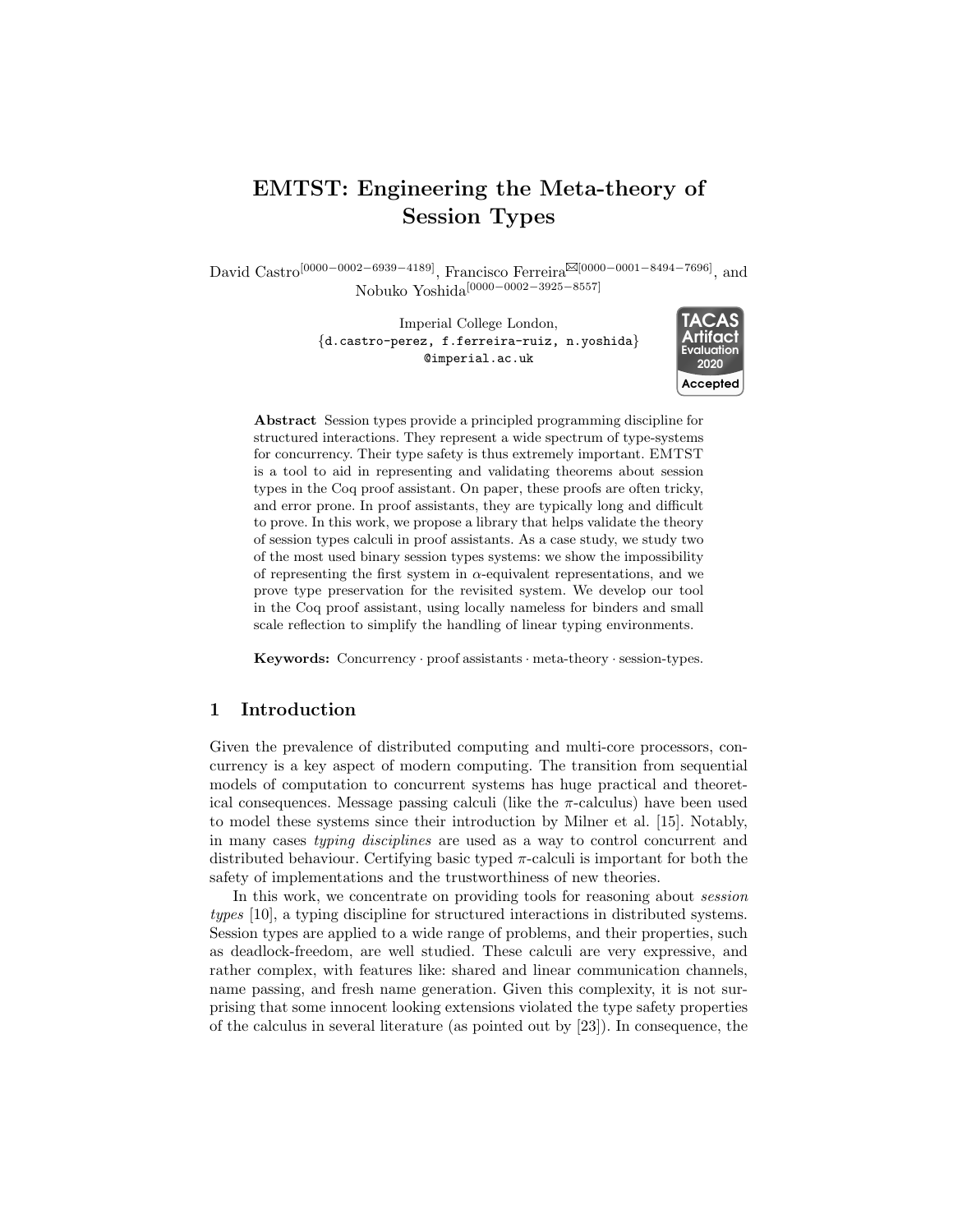#### 2 D. Castro et al.

interest for mechanisation and formal proofs has risen significantly as a means to increase the trust on systems.

Type systems offer certain security properties by construction. These guarantees are backed by rigorous proofs (these proofs conform the meta-theory of the system). Moreover, these proofs are cumbersome to write, maintain and extend. Proof assistants aim to help with these problems. In this work, we develop the EMTST library to aid in the implementation of session calculi type systems. As a form of validation, we implement and replicate results in the meta-theory of binary session types. Concretely, we use the Coq proof assistant [\[20\]](#page-7-1) to study the representation and meta-theory of the two systems described in [\[23\]](#page-7-0).

EMTST uses *locally nameless*  $(LN)[1, 5]$  $(LN)[1, 5]$  $(LN)[1, 5]$  variable binders to represent syntax. The tool implements a LN library with extended support for multiple binding scopes, a robust environment implementation suitable for the challenges of session typing disciplines. The library and lemmas are written taking advantage of boolean reflection through the use of the Ssreflect [\[7\]](#page-6-4) library.

We implement two case studies from [\[23\]](#page-7-0). The first study that we refer to as the original system and the second that we refer to as the revised systems. Notably, the way the original system handles names (in Sect. [3.1\)](#page-3-0), makes its representation impossible when using intrinsically  $\alpha$ -convertible terms (e.g: locally nameless, de Bruijn indices, and many others). Furthermore in Sect. [3.2,](#page-4-0) we discuss how the revised system allows us to implement and prove type preservation. In hindsight, this problem appears as evident, but it is an unexpected consequence, and it shows that mechanising proofs brings further understanding even to well-established and thoroughly studied systems. EMTST and our case studies are available at [https://github.com/emtst/emtst-proof.](https://github.com/emtst/emtst-proof)

The rest of the paper is structured in the following way: in the next section we introduce the ideas and design behind EMTST our library for mechanising the meta-theory of session types. Subsequently in Sect. [3,](#page-2-0) we present the two case studies: in Sect. [3.1](#page-3-0) the original system from [\[23,](#page-7-0) [11\]](#page-6-5) and the revisited system in Sect. [3.2.](#page-4-0) We finalise, by giving a conclusion and related work.

# 2 EMTST: a Tool for Representing the Meta-theory of Session Types

The study of meta-theory (i.e: proving a system has the expected properties) gives us confidence in the design. Additionally, proof formalisations, not only give us confidence in the results, but also often result in new insights about a problem. This is due to the fact that successful mechanisations require very precise specifications and careful thought to define and revisit all the concepts. In this context, EMTST is a tool that implements locally nameless (initially proposed by [\[8,](#page-6-6) [14,](#page-6-7) [13\]](#page-6-8), and more recently further developed in [\[1,](#page-6-2) [5\]](#page-6-3)) with multiple binding scopes, and a robust typing environment implementation using boolean reflection (by building on top of ssreflect [\[7\]](#page-6-4)).

The key concept of LN is to use de Bruijn indices [\[2\]](#page-6-9) for bound variables and names (sometimes called "atoms" in the literature) for free variables. A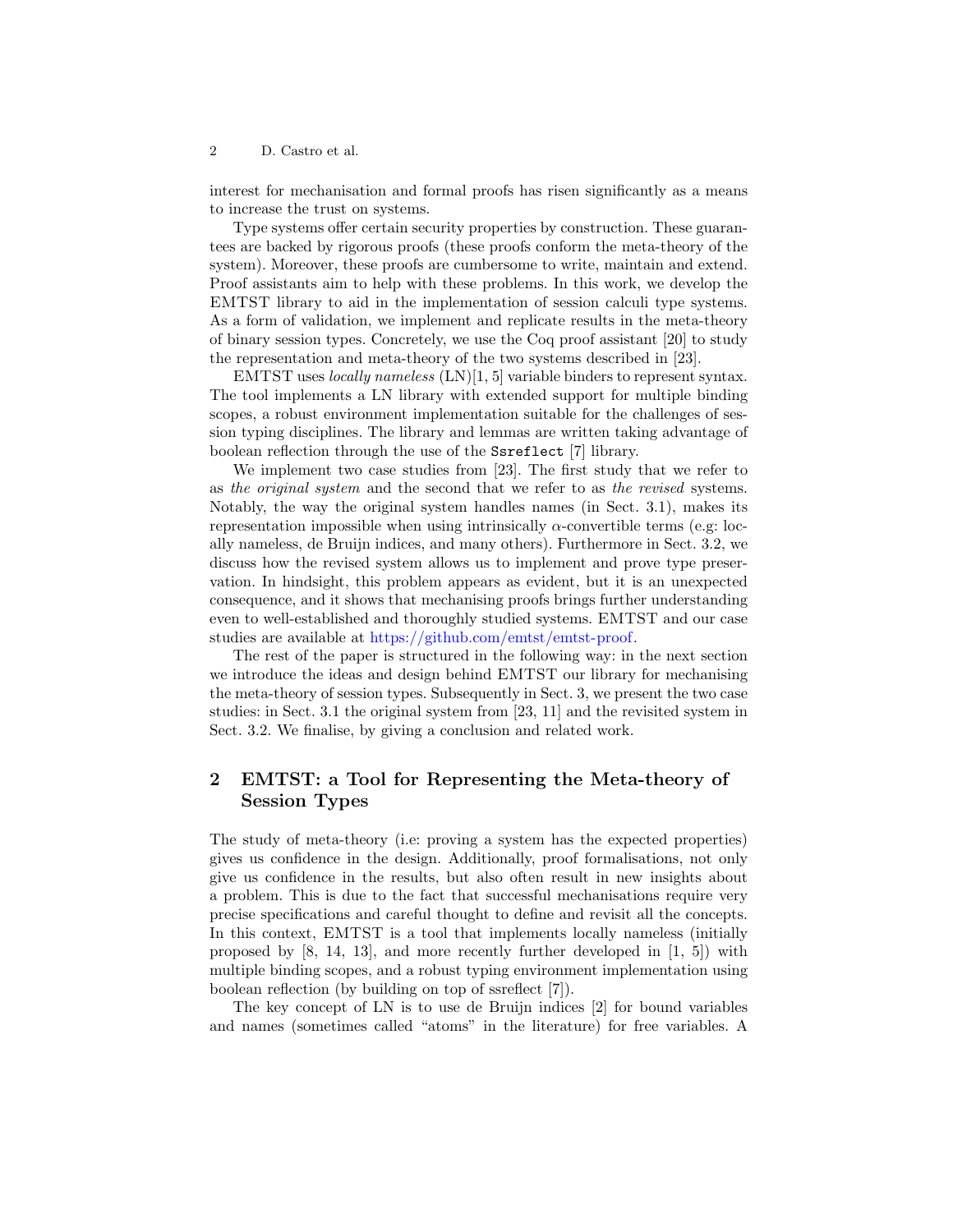representation of syntax is well formed, namely locally closed, when this invariant is respected (i.e.: no de Bruijn index is free). Finally, in order to deal with open terms, there are two convenient operations on syntax, one is to open binders in terms, and one to close binders. The former substitutes a bound variable with a fresh name, and the other does the converse. For more details, refer to our tech report [\[4\]](#page-6-10), the references, and the implementation.

#### 2.1 Environments and Multiple Name Scopes

| Module Type ATOM.                                                                                             | Locally nameless imple-                                           |  |  |  |
|---------------------------------------------------------------------------------------------------------------|-------------------------------------------------------------------|--|--|--|
| Parameter atom : Set.                                                                                         | <i>mentation</i> is in three files.                               |  |  |  |
| Definition $t := atom$ .                                                                                      | The first (theories/Atom.v)                                       |  |  |  |
| $(*$ atoms can be compared to booleans $*)$                                                                   | provides the basic definition                                     |  |  |  |
| Parameter eq. atom : atom $\rightarrow$ atom $\rightarrow$ bool.                                              | and specification of atoms to                                     |  |  |  |
| Parameter eq_reflect : $\forall$ (a b : atom),<br>ssrbool.reflect $(a = b)$ (eq_atom a b).                    | act as names, the second one                                      |  |  |  |
| Parameter atom_eqMixin: Equality.mixin_of atom.<br>Canonical atom_eqType := $EqType$ atom atom_eqMixin.       | (theories/AtomScopes.v)                                           |  |  |  |
| Parameter fresh : seq atom $\rightarrow$ atom.<br>Parameter fresh_not_in : $\forall$ l, (fresh l) $\notin$ l. | provides a way to create mul-<br>tiple disjoint sets of names for |  |  |  |
| $(* \ldots *)$                                                                                                | representing variables in the                                     |  |  |  |
| End ATOM.<br><b>Figure 1.</b> The type of atoms                                                               | different scopes that session<br>types require (e.g. variables    |  |  |  |
|                                                                                                               |                                                                   |  |  |  |

<span id="page-2-1"></span>and channel names), and the final one  $(\text{theories/Env.}v)$  implements contexts and typings as finite maps, with emphasis on supporting the linearity requirements of various session typing disciplines.

We use module types and parametrised modules to abstract the type of atoms together with their supported operations. Figure [1](#page-2-1) shows the interface for working with atoms: how to compare them and functions to obtain a fresh atom given a finite sequence of atoms (definition: fresh), and to have proof that the fresh atom is actually fresh (definition: fresh\_not\_in).

Environments. Environments are parametrised over two types, one for the keys, and one for the type of values. Environments env are either undefined, or a finite map of unique keys and values. All the operations keep the invariant that any operation that would lead to a duplicated entry key makes the tree undefined. We define the expected operations and lemmas over the type env. We provide an extensive library of proved theorems about environments that is tailored to support linear and affine systems.

EMTST is used in the two formalisations in Sect. [3.1](#page-3-0) and [3.2](#page-4-0) and we claim they are also suitable for other mechanisations where resource sensitivity and locally nameless are required. A release version of EMTST is available at [\[3\]](#page-6-11) and the public repository at: [https://github.com/emtst/emtst-proof.](https://github.com/emtst/emtst-proof)

## <span id="page-2-0"></span>3 Two Case Studies on Binary Session Types

EMTST is intended to help with the complex binding structure of concurrent calculi that have names as a first class notion together with linear or affine typing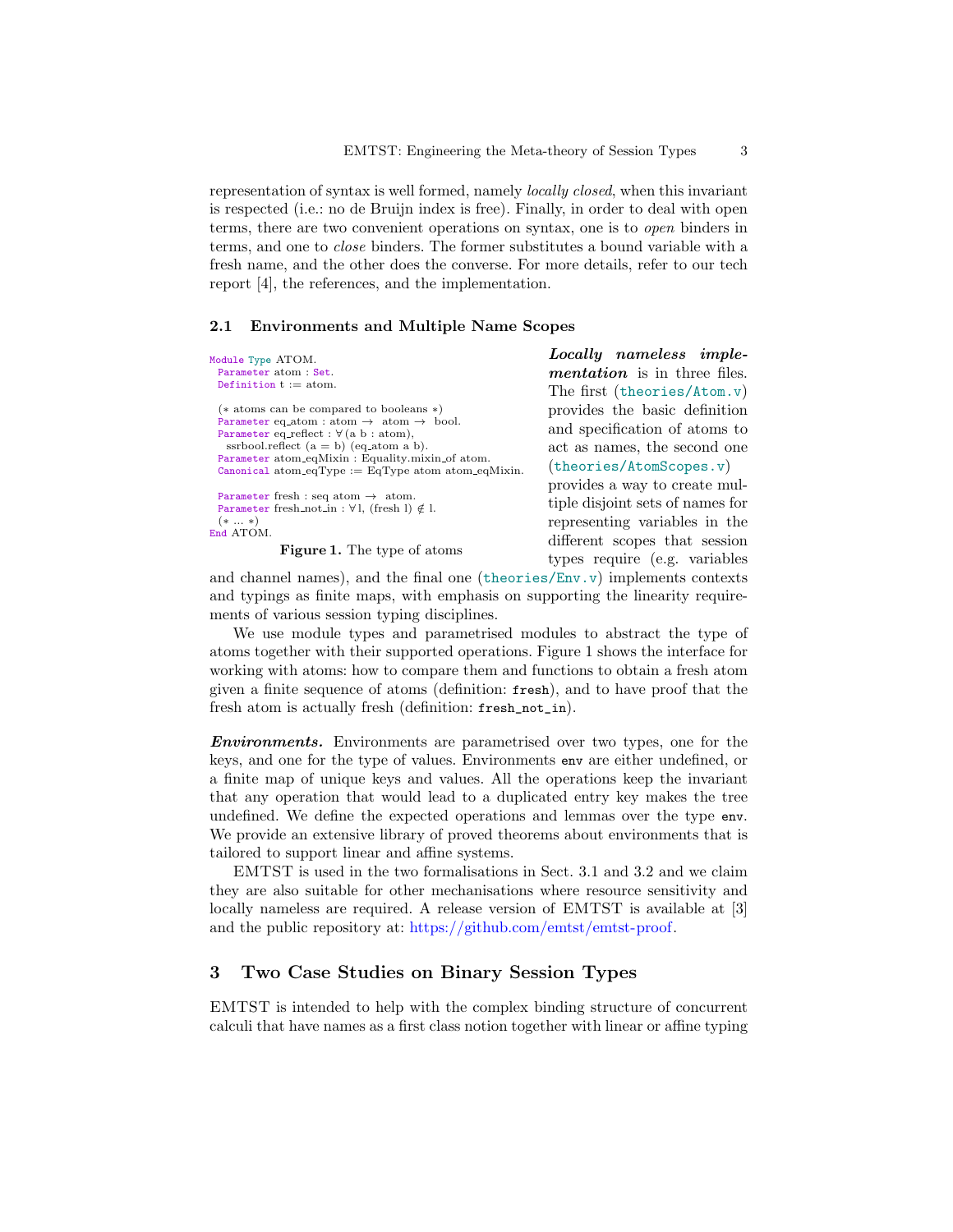4 D. Castro et al.

disciplines. We study two seminal session type systems in the literature. First the original system, from Honda, Vasconcelos and Kubo's binary session type system [\[11\]](#page-6-5) that is a milestone in the development of type systems for concurrent process calculi. This system types structured interaction between processes and supports channel mobility, that is higher-order sessions. Second, we implement the revisited session type presentation from [\[23\]](#page-7-0), inspired by [\[6\]](#page-6-12). Our technical report [\[4\]](#page-6-10) contains an extensive presentation.

### <span id="page-3-0"></span>3.1 The Original System

| Process $P, Q, R ::=$                                         |                                        |                             |                |
|---------------------------------------------------------------|----------------------------------------|-----------------------------|----------------|
| request $a(k)$ . P                                            | session request   if e then P else $Q$ |                             | conditional    |
| accept $a(k).P$                                               | session accept $ P Q$                  |                             | parallel       |
| k![e]; P                                                      | data send   inact                      |                             | inaction       |
| $k$ ? $(x)$ . $P$                                             | data receive $ \nu_n(a).P $            |                             | name hiding    |
| $k \triangleleft m$ : P                                       |                                        | selection $\mid \nu_c(k).P$ | channel hiding |
| $\vert k \triangleright \{1 : P\vert \mathbf{r} : Q\}\rangle$ | branching $ P $                        |                             | replication    |
| throw $k[k']$ ; P                                             | channel send                           |                             |                |
| catch $k(k')$ . $P$                                           | channel receive                        |                             |                |
| $e ::=$ true   false                                          |                                        | expression $m ::= 1   r$    | labels         |
|                                                               | $\sim$ $\sim$ $\sim$ $\sim$            |                             |                |

<span id="page-3-1"></span>Figure 2. Syntax using names

Figure [2](#page-3-1) presents the syntax following [\[23\]](#page-7-0), where names are ranged by a, b, c,..., channels are ranged by k and  $k'$ . Notice that all the places where there are variable binders are denoted with parenthesis followed by a dot (e.g:  $k$  ?(x).P). The syntax is straightforwardly defined as the proc inductive type in theories/SyntaxO.v and following the LN technique the locally closed predicate, that formalises the binding structure, is defined as the predicate lc.

Besides its syntax, the original system is specified by its reduction, congruence and typing relations. We want to call attention to an important reduction rule for passing names:

[Pass-NM] **throw** 
$$
k[k']
$$
;  $P$  | **catch**  $k(k').Q \longrightarrow P \mid Q$ 

This rule states that when passing a channel k'the receiving end has to bind a channel using the same name (or be  $\alpha$ -convertible to that name). Notoriously, the name k'is a bound name in the receiving end, and the restriction imposed by the rule is a subtle change to the equality up-to  $\alpha$ -conversion convention. Moreover, relaxations of that requirement may break subject reduction, a complete discussion is presented in Sect. 3 of [\[23\]](#page-7-0). As it is, this rule cannot be formalised in a representation that cannot distinguish between  $\alpha$ -equivalent terms. Since in these representations, one cannot talk about the actual name of a bound variable. This is fundamentally what it means to be  $up-to \alpha$ -equality. As a consequence, in locally nameless we are forced to specify the following rule:

$$
[Pass-LN] \qquad \frac{\text{lc } P \qquad \text{body } Q}{\text{throw } k [k']; P \mid \text{catch } k \left( . \right) . Q \longrightarrow P \mid Q^{k'}}
$$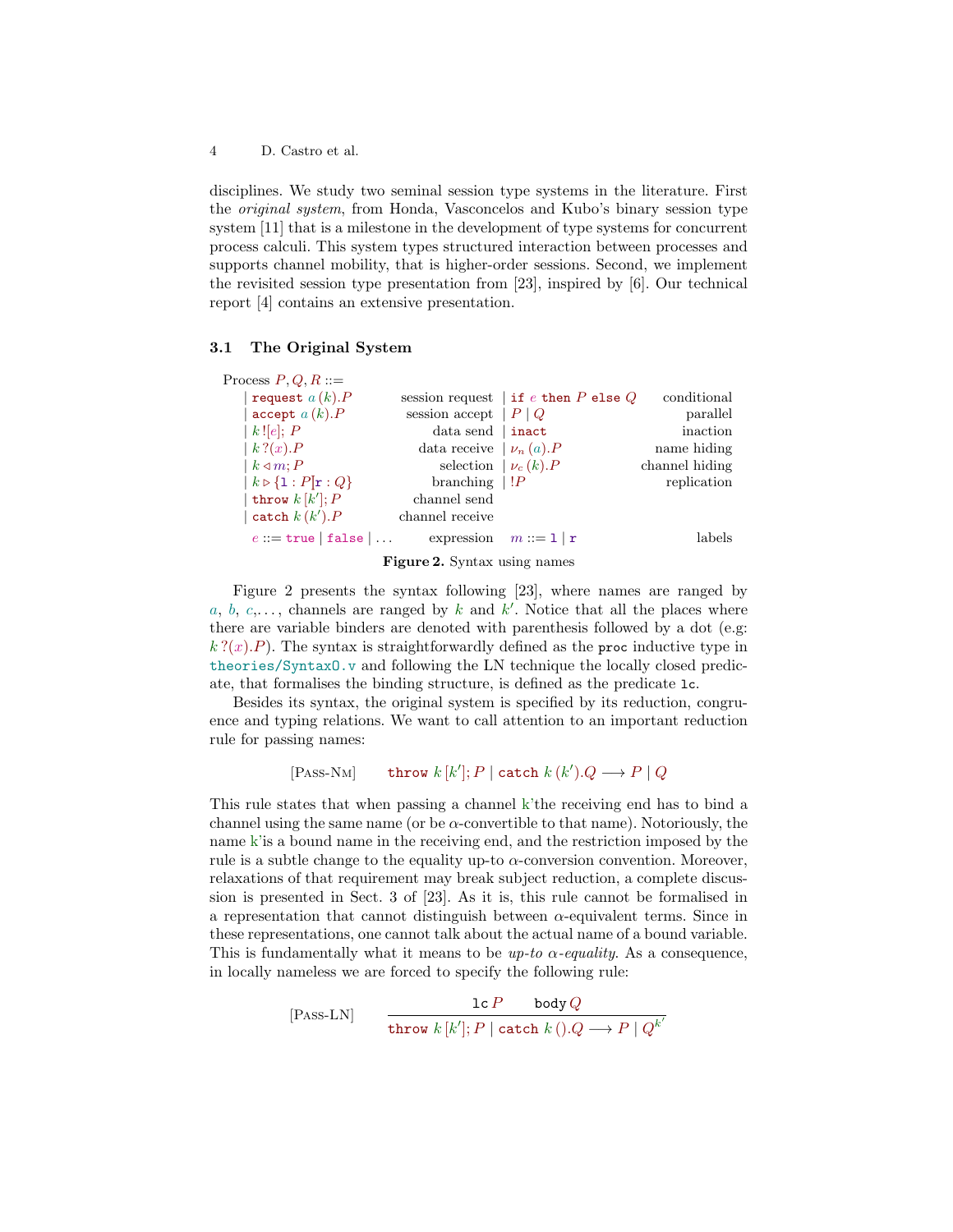In this version of the rule, the bound name is just an anonymous de Bruijn index, and when it is opened it is assigned the same name  $k'$ . This change might look innocent, but it breaks subject reduction. In theories/TypesO.v, we show that the same counter example from [\[23\]](#page-7-0) is typable and that it breaks subject reduction. This is presented in the CounterExample module and in the oft\_reduced lemma. In the next section, we discuss how this problem was addressed.

#### <span id="page-4-0"></span>3.2 The Revised System

.

As discussed in Sect. [3.1](#page-3-0) and [\[23\]](#page-7-0), the presentation of the original session types calculus [\[11\]](#page-6-5) makes extending it (and representing it in LN) a delicate operation. Fortunately, the revised system (also from [\[23\]](#page-7-0), inspired by [\[6\]](#page-6-12)) proposes a solution. Indeed, this solution is readily implementable using LN (and many other representations with implicit  $\alpha$ -equivalence).

The key insight in the design of the revisited system is considering *channel* endpoints instead of just channels. As before, a new channel is created when a requested session is accepted, and each continuation gets one of the endpoints of the newly created channel.

| Inductive proc $Set :=$<br>$\vert$ request : scvar $\rightarrow$ proc $\rightarrow$ proc<br>$\vert$ accept : scvar $\rightarrow$ proc $\rightarrow$ proc                                       |               |                                                      |
|------------------------------------------------------------------------------------------------------------------------------------------------------------------------------------------------|---------------|------------------------------------------------------|
| $\vert$ send : channel $\rightarrow$ exp $\rightarrow$ proc $\rightarrow$ proc<br>$\vert$ receive : channel $\rightarrow$ proc $\rightarrow$ proc                                              |               |                                                      |
| $\vert$ select :<br>channel $\rightarrow$ label $\rightarrow$ proc $\rightarrow$ proc                                                                                                          | Legend:       |                                                      |
| $\vert$ branch :<br>channel $\rightarrow$ proc $\rightarrow$ proc $\rightarrow$ proc                                                                                                           | proc          | process binds variable from $\mathbb{A}_{\text{SG}}$ |
| $ $ throw :                                                                                                                                                                                    | proc          | process binds variable from $\mathbb{A}_{\text{EV}}$ |
| channel $\rightarrow$ channel $\rightarrow$ proc $\rightarrow$ proc<br>$\vert \text{ catch : channel} \rightarrow \text{ proc } \rightarrow \text{ proc}$                                      | $_{\rm proc}$ | process binds variable from $A_{LG}$                 |
| $\vert$ ife : exp $\rightarrow$ proc $\rightarrow$ proc $\rightarrow$ proc<br>$\vert$ par : proc $\rightarrow$ proc $\rightarrow$ proc<br>inact: proc                                          | proc          | process binds variable from $A_{\text{CN}}$          |
| $\vert$ nu_ch : proc $\rightarrow$ proc (* hides a channel name *)<br>  nu_nm : proc $\rightarrow$ proc (* hides a name *)<br>$\vert$ bang : proc $\rightarrow$ proc (* process replication *) |               |                                                      |

<span id="page-4-1"></span>Figure 3. Syntax representation annotated with binders

For the revisited system's formalisation we distinguish binders in four categories (as shown in Figure [3\)](#page-4-1): First, expression variables, with names from the set  $A_{EV}$ , then shared channel variables from  $A_{SC}$ , also linear channel variables from  $A_{LC}$ , and finally channel names from  $A_{CN}$  (these names can also be bound in restrictions). Channel names are not variables, but objects that exist at runtime.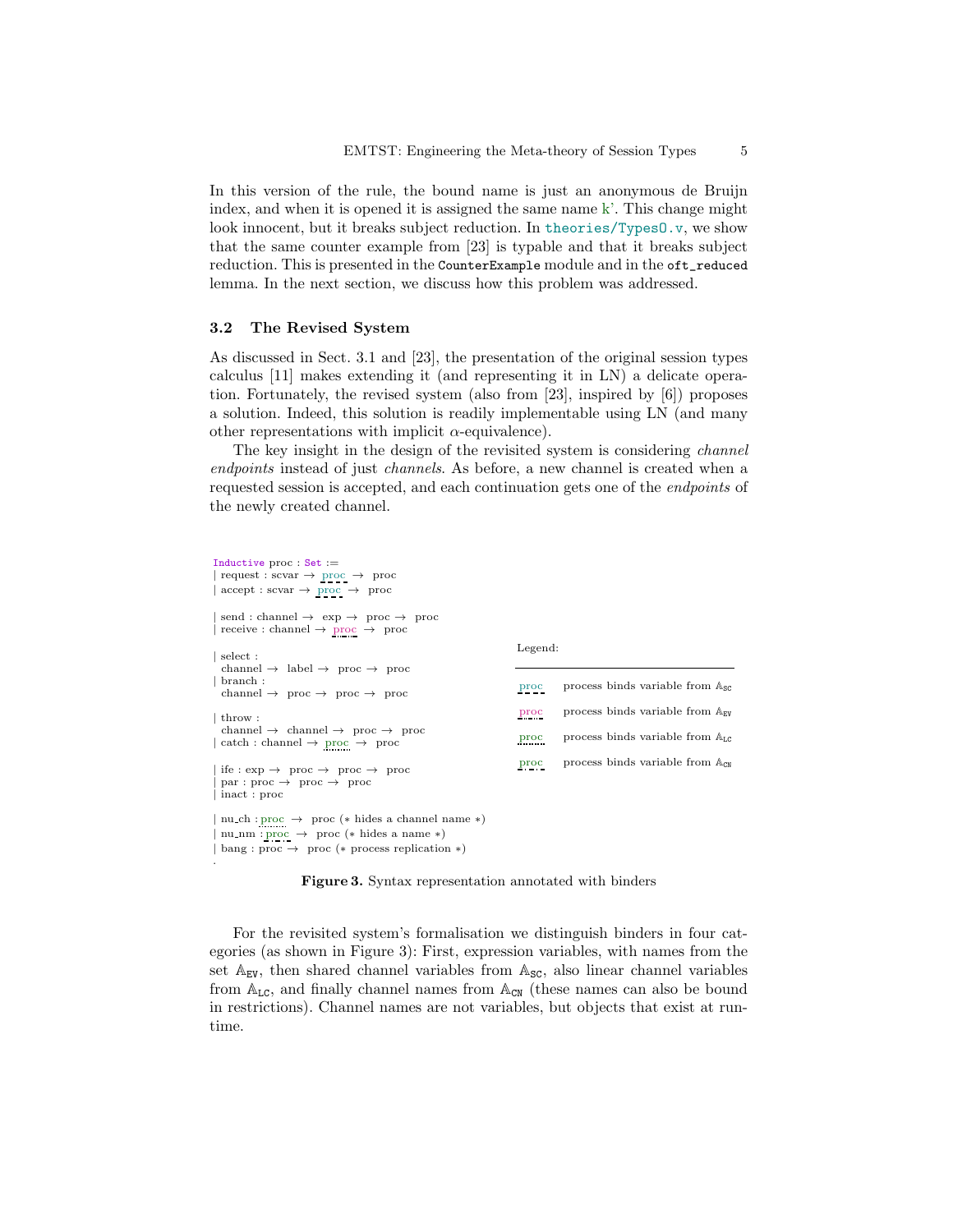6 D. Castro et al.

Multiple disjoint sets of names simplify reasoning about free names (concretely, it avoids freshness problems among different kinds of binders). This is an engineering compromise, as having more binders duplicates some easy theorems but, in exchange, they simplify the harder theorems that rely on facts about LN open/close operations. Other compromises are possible.

This concludes the technical development, and represents a full proof of sub-ject reduction for binary types, following the revised system<sup>[1](#page-5-0)</sup> as defined in [\[23\]](#page-7-0).

### 4 Related Work and Conclusions

We presented EMTST, a tool conceived to aid in the mechanisation of session calculi. Our tool supports locally nameless representations with many disjoint atom scopes, and a versatile representation of environments. All while taking advantage of the small scale reflection style of proofs. We validated our design by formalising the subject reduction proof for a full session calculus type system. And, we explored issues with adequacy when, for example, systems contain fragile specifications.

Tools like Metalib [\[22\]](#page-7-2) (implemented based on [\[1\]](#page-6-2)) and AutoSubst [\[18\]](#page-7-3) exist, but lack the ability to represent different binding scopes in the same syntax. Also, Polonowski [\[17\]](#page-7-4) implements a library for generic environments, while this library is similar to ours, it does not make use of boolean reflection, that, in our opinion simplifies dealing with the equality of environments. While these libraries were influential, our requirements of multiple scopes of binding and boolean reflection proofs, means that we needed to develop EMTST, our own fit for purpose library.

Finally, formalisations of session types in proof assistants exist in the literature (e.g.: [\[21,](#page-7-5) [24,](#page-7-6) [19,](#page-7-7) [16,](#page-7-8) [9\]](#page-6-13)). Most of them with ad-hoc binder representations. They are not necessarily meant to be reused or general enough for other developments. This paper, and the EMTST library are a step towards helping this become easier. For that purpose we developed the library and validated its claims by formalising existing systems from the literature. In the process (see Sect. [3.1](#page-3-0) vs Sect. [3.2\)](#page-4-0), we motivate how early mechanisation would help avoid problems in the presentation of a system. In the future, we plan to extend our use of the library to reason about multiparty session types [\[12\]](#page-6-14) and other systems.

### Acknowledgements

This work was supported in part by EPSRC projects EP/K011715/1, EP/K034413/1, EP/L00058X/1, EP/N027833/1, EP/N028201/1, and EP/T006544/1.

<span id="page-5-0"></span><sup>&</sup>lt;sup>1</sup> A minor difference is that we use a simpler version of recursion compared to the original paper.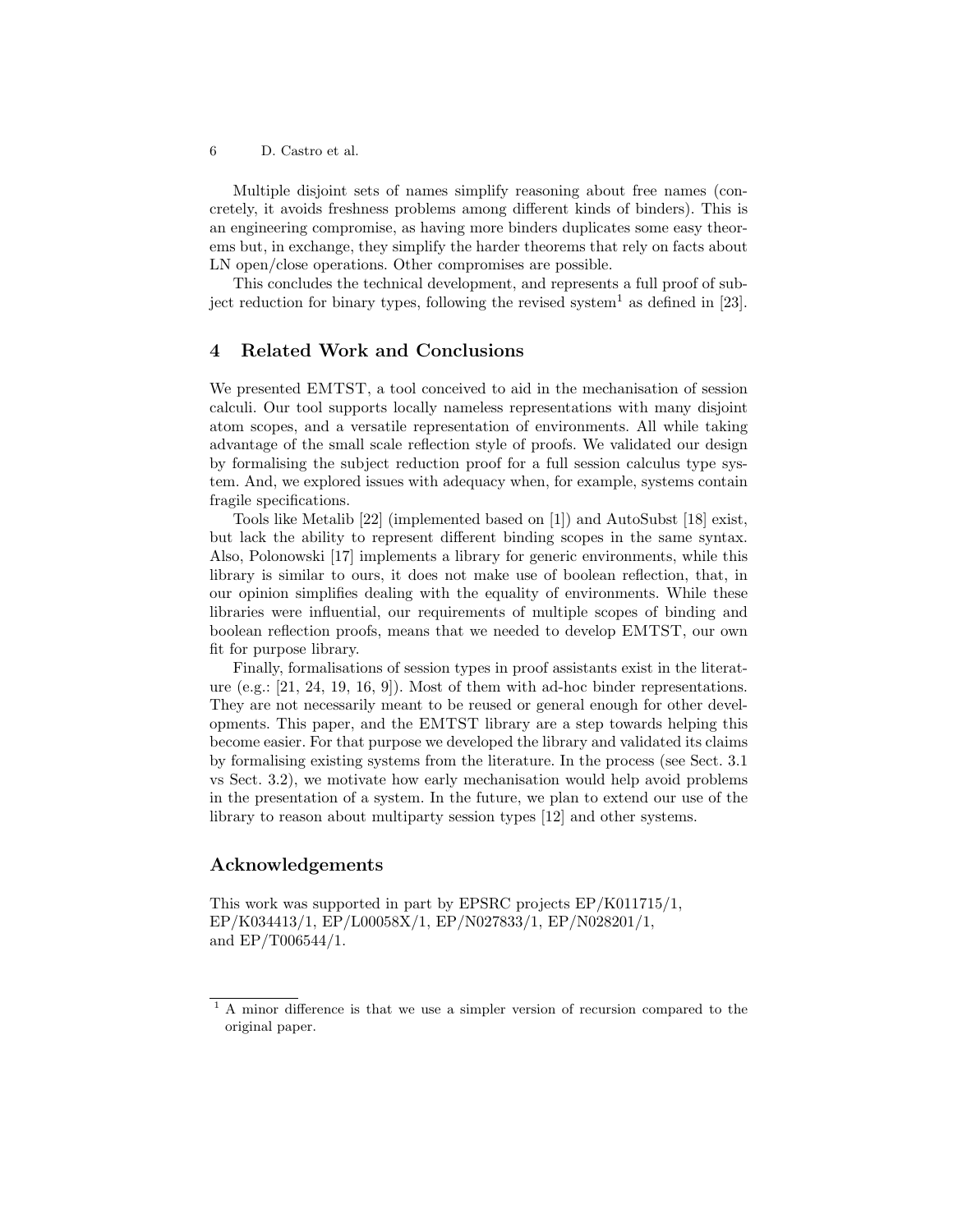# Bibliography

- <span id="page-6-2"></span>[1] Aydemir, B., Charguéraud, A., Pierce, B.C., Pollack, R., Weirich, S.: Engineering formal metatheory. In: Proceedings of the 35th Annual ACM SIGPLAN-SIGACT Symposium on Principles of Programming Languages. pp. 3–15. POPL '08, ACM, New York, NY, USA (2008)
- <span id="page-6-9"></span>[2] de Bruijn, N.: Lambda calculus notation with nameless dummies, a tool for automatic formula manipulation, with application to the Church-Rosser theorem. Indag. Math 34(5), 381–392 (1972)
- <span id="page-6-11"></span>[3] Castro, D., Ferreira, F., Yoshida, N.: EMTST - Engineering Meta-theory of Session Types (Oct 2019), <https://doi.org/10.5281/zenodo.3516299>
- <span id="page-6-10"></span>[4] Castro, D., Ferreira, F., Yoshida, N.: Engineering the meta-theory of session types. Tech. Rep. 2019/4, Imperial College London (2019), [https://www.](https://www.doc.ic.ac.uk/research/technicalreports/2019/#4) [doc.ic.ac.uk/research/technicalreports/2019/#4](https://www.doc.ic.ac.uk/research/technicalreports/2019/#4)
- <span id="page-6-3"></span>[5] Charguéraud, A.: The locally nameless representation. Journal of Automated Reasoning 49(3), 363–408 (Oct 2012)
- <span id="page-6-12"></span>[6] Gay, S., Hole, M.: Subtyping for session types in the pi calculus. Acta Informatica 42(2), 191–225 (Nov 2005)
- <span id="page-6-4"></span>[7] Gonthier, G., Mahboubi, A.: An introduction to small scale reflection in coq. Journal of Formalized Reasoning 3(2), 95–152 (2010)
- <span id="page-6-6"></span>[8] Gordon, A.D.: A mechanisation of name-carrying syntax up to alphaconversion. In: Joyce, J.J., Seger, C.J.H. (eds.) Higher Order Logic Theorem Proving and Its Applications. pp. 413–425. Springer Berlin Heidelberg, Berlin, Heidelberg (1994)
- <span id="page-6-13"></span>[9] Goto, M., Jagadeesan, R., Jeffrey, A., Pitchar, C., Riely, J.: An extensible approach to session polymorphism. Mathematical Structures in Computer Science 26(3), 465509 (2016)
- <span id="page-6-1"></span>[10] Honda, K.: Types for dyadic interaction. In: Best, E. (ed.) CONCUR'93. pp. 509–523. Springer Berlin Heidelberg, Berlin, Heidelberg (1993)
- <span id="page-6-5"></span>[11] Honda, K., Vasconcelos, V.T., Kubo, M.: Language primitives and type discipline for structured communication-based programming. In: Hankin, C. (ed.) Programming Languages and Systems. pp. 122–138. Springer Berlin Heidelberg, Berlin, Heidelberg (1998)
- <span id="page-6-14"></span>[12] Honda, K., Yoshida, N., Carbone, M.: Multiparty asynchronous session types. In: Proc. of 35th Symp. on Princ. of Prog. Lang. pp. 273–284. POPL '08, ACM, New York, NY, USA (2008)
- <span id="page-6-8"></span>[13] McBride, C., McKinna, J.: Functional pearl: I am not a number–i am a free variable. In: Proceedings of the 2004 ACM SIGPLAN Workshop on Haskell. pp. 1–9. Haskell '04, ACM, New York, NY, USA (2004)
- <span id="page-6-7"></span>[14] McKinna, J., Pollack, R.: Some lambda calculus and type theory formalized. Journal of Automated Reasoning 23(3), 373–409 (Nov 1999)
- <span id="page-6-0"></span>[15] Milner, R., Parrow, J., Walker, D.: A Calculus of Mobile Processes, Parts I and II. Info.& Comp. 100(1) (1992)